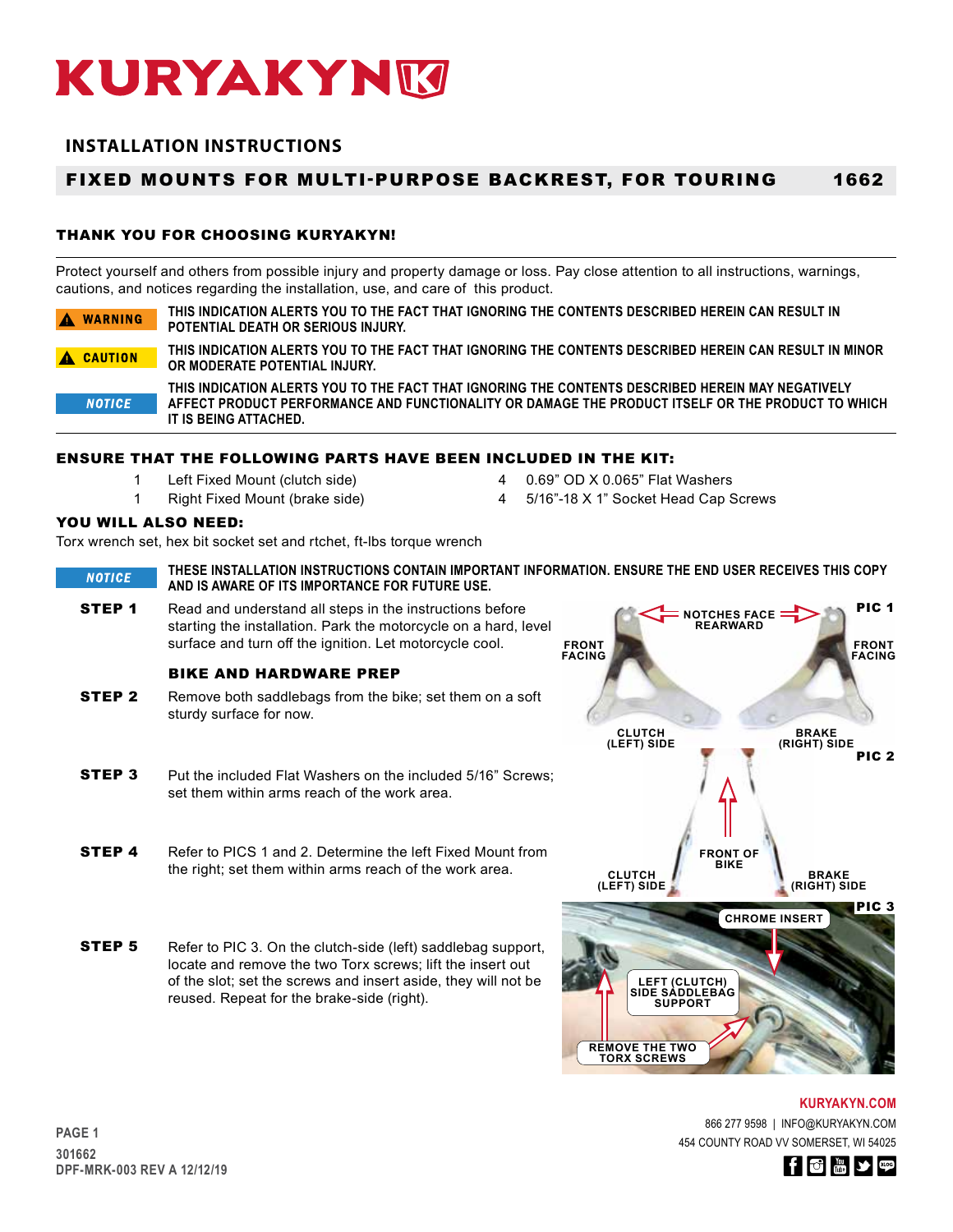# **INSTALLATION INSTRUCTIONS**

#### FIXED MOUNTS FOR MULTI-PURPOSE BACKREST, FOR TOURING 1662

### **-CONTINUED-**

## FIXED MOUNTS INSTALLATION

- **STEP 6** Refer to PIC 4. Insert the rear of the clutch-side (left) Fixed Mount in the slot **(1)**; slide the front end down into the slot **(2)**; align the holes and secure it to the bike with two of the Screws and Washers from STEP 3. Leave the screws loose for now.
- **STEP 7** Repeat STEP 5 for the brake-side (right).
- **STEP 8** Locate the 5/16"-18 X 7/8" Countersunk Socket Head Screws and Shoulder Washers (included in the Multi-Purpose Backrest kit); put the washers on the Countersunk screws; set them within arms reach of the work area.
- **STEP 9** Refer to PIC 5. Ensure that the locking levers on the Multi Purpose Backrest are in the unlocked position; hold the Backrest between the Fixed Mounts and align the mounting holes.
- **STEP 10** Secure the Backrest to the Mounts with the Screws and Shoulder Washers from STEP 8. Ensure the Shoulder Washer fits flush against the Fixed Mounts; start the screws in the threaded holes. Leave the screws loose until both have been started in their threads. Flip the locking levers to the locked position; pivot the Backrest until the pins settle in their slots (you will hear a "click"). Torque both of the Countersunk Socket Head Screws to 15 ft-lbs (20.3 Nm).

*NOTE: If the 5/16"-18 X 7/8" Countersunk Socket Head Screws are loosened or removed, see the WARNING below.*

- STEP 11 Torque the four 5/16" Fixed Mount screws to **20 ft-lbs (27.1 Nm)**. Reinstall both of the saddlebags.
- **BOTH PIVOT/HINGE SCREWS MUST HAVE THREADLOCK**  A WARNING **COMPOUND REAPPLIED AND MUST BE RE-TORQUED IF REMOVED AFTER INITIAL INSTALLATION. FAILURE TO DO SO MAY RESULT IN UNINTENDED LOOSENING AND MAY CAUSE SERIOUS INJURY OR DEATH. THE FEMALE THREADS IN THE MULTI-PURPOSE BACKREST AND THE THREADS ON THE REMOVED SCREWS WILL NEED TO BE CLEANED TO REMOVE ANY THREADLOCKER RESIDUE BEFORE RE-INSERTING. RE-APPLY LOCTITE® THREADLOCKER BLUE 242® OR EQUIVALENT, AS SHOWN IN PIC 6, RE-TORQUING TO 15 FT-LBS (20.3 NM) USING A TORQUE WRENCH AND 3/16" ALLEN/HEX KEY ATTACHMENT. LET CURE PER THE THREADLOCK MANUFACTURERS INSTRUCTIONS AFTER INSTALLATION. IF YOU DO NOT WISH TO APPLY THREADLOCKER, THEN ORDER A NEW SERVICE KIT, (P/N 991660) WHICH WILL CONTAIN SCREWS WITH BLUE THREADLOCK ADHESIVE PRE-APPLIED.**



**THREADLOCKER TO SCREW**

## **KURYAKYN.COM**

866 277 9598 | INFO@KURYAKYN.COM 454 COUNTY ROAD VV SOMERSET, WI 54025

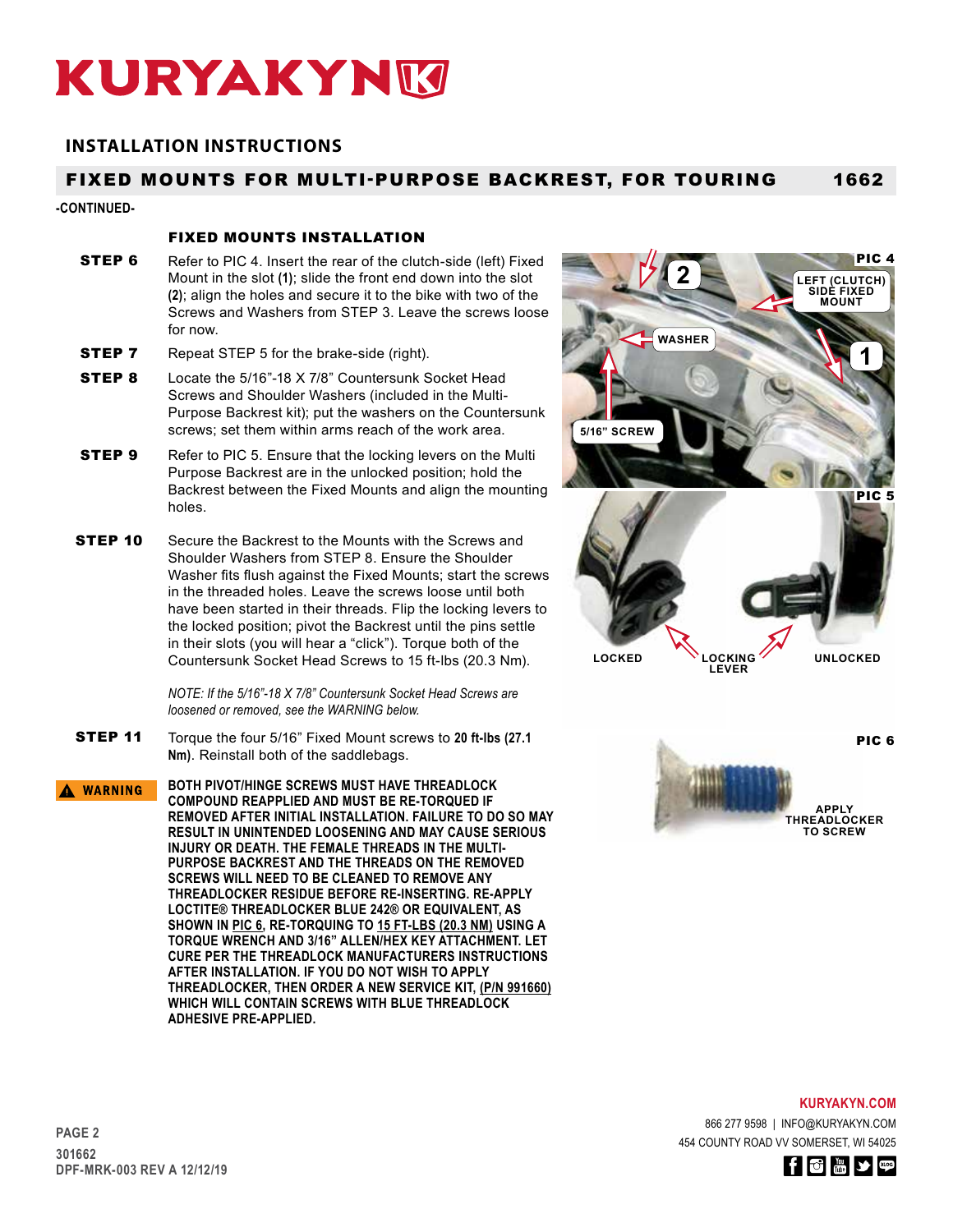# **INSTALLATION INSTRUCTIONS**

#### FIXED MOUNTS FOR MULTI-PURPOSE BACKREST, FOR TOURING 1662

### **-CONTINUED-**

## PRE-RIDE INSPECTION

Fold the locking levers outward to the unlocked position; move the Backrest to the desired position; fold the locking levers to the locked position; gently pivot the Backrest until the locking pins settle in their notches (you will hear a "click").

Repeat the above procedure for the other Backrest position.

Visually inspect the Shoulder Washers and Countersunk Socket Head Screws at the pivot point for any signs of loosening before each ride. Küryakyn requires confirmation of correct torque specifications, as defined in these instructions, of all backrest-attaching-fasteners every 3,000 to 5,000 miles.

*NOTE: Refer to the instructions for the Multi-Purpose Driver/Passenger Backrest (P/N 1660 or P/N 1661) for detailed adjustment procedures.*

**THIS BACKREST IS NOT DESIGNED AS A SAFETY RESTRAINING**  A WARNING **DEVICE. FAILURE TO HOLD ONTO THE MOTORCYCLE MAY RESULT IN SERIOUS INJURY OR DEATH. ENSURE THAT THE INSTALLATION OF THIS PRODUCT DOES**  A CAUTION **NOT INTERFERE WITH THE PROPER OPERATION OF THE MOTORCYCLE BEFORE RIDING. IT IS THE INSTALLER'S RESPONSIBILITY TO ENSURE THAT NOTICE ALL OF THE FASTENERS (INCLUDING PRE-ASSEMBLED) ARE TIGHTENED BEFORE OPERATION OF THE MOTORCYCLE. KURYAKYN WILL NOT PROVIDE WARRANTY COVERAGE ON PRODUCTS OR COMPONENTS LOST DUE TO IMPROPER INSTALLATION OR LACK OF MAINTENANCE. PERIODIC INSPECTION AND MAINTENANCE ARE REQUIRED ON ALL FASTENERS.**

**KURYAKYN.COM**

866 277 9598 | INFO@KURYAKYN.COM 454 COUNTY ROAD VV SOMERSET, WI 54025